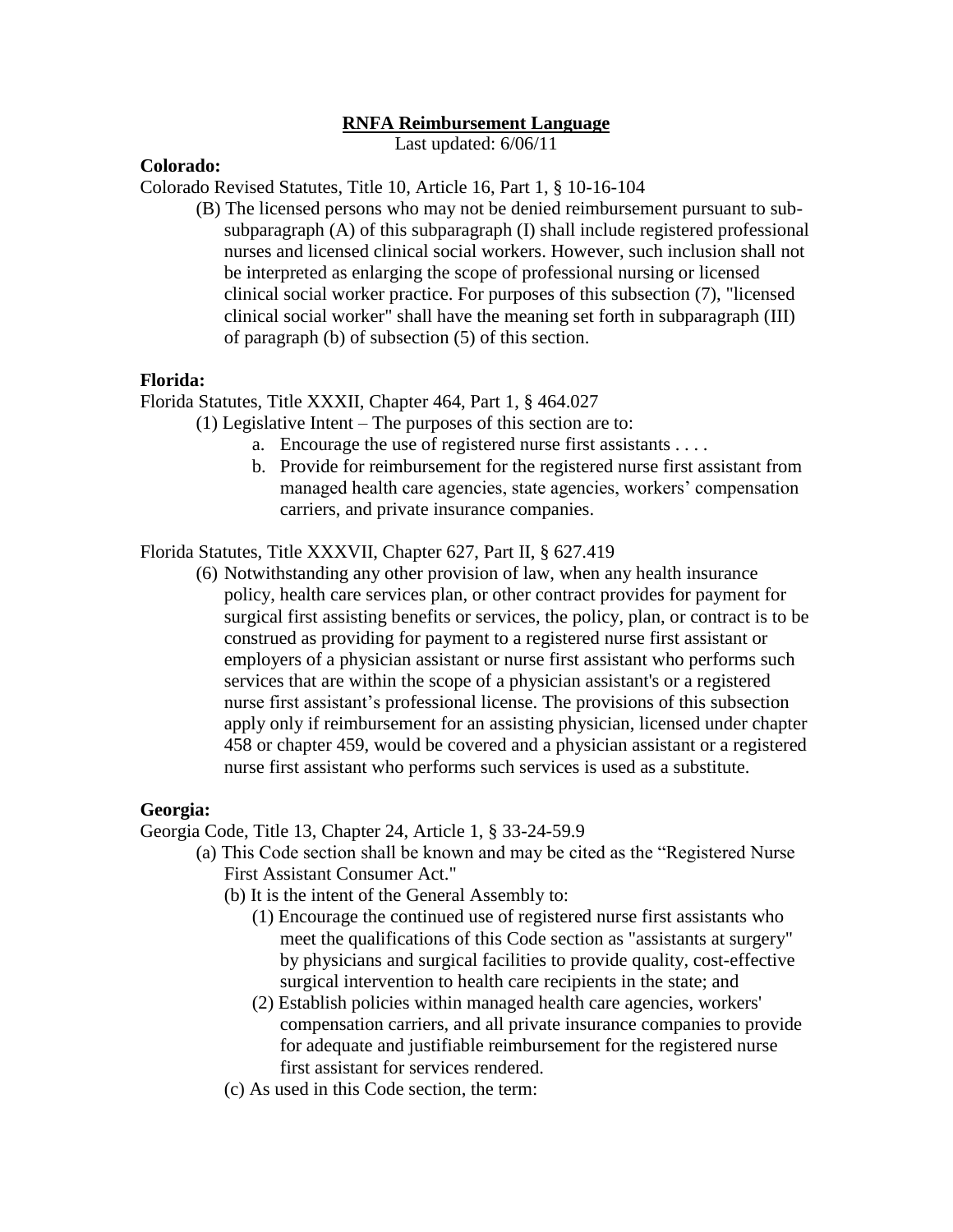- (1) "Health benefit policy" means any individual or group plan, policy, or contract for health care services issued, delivered, issued for delivery, or renewed in this state, including, but not limited to, those policies, plans, or contracts executed by the State of Georgia on behalf of state employees under Article 1 of Chapter 18 of Title 45, by a health care corporation, health maintenance organization, preferred provider organization, accident and sickness insurer, fraternal benefit society, hospital service corporation, medical service corporation, workers' compensation insurance carrier in accordance with Chapter 9 of Title 34, or other insurer or similar entity.
- (2) "Insurer" means an accident and sickness insurer, fraternal benefit society, hospital service corporation, workers' compensation insurance carrier, medical service corporation, health care corporation, health maintenance organization, managed care plan other than a dental plan, or any similar entity authorized to issue contracts under this title, but shall exclude any state program funded under Title XIX of the federal Social Security Act, 42 U.S.C.A. Section 1396, et seq., and any other publicly funded state health care program.
- (d) Notwithstanding any provisions in policies or contracts which might be construed to the contrary, whenever any health benefit policy which is issued, executed, or renewed in this state on or after July 1, 2001, provides that any of its benefits are payable to a surgical first assistant for services rendered, the insurer shall be required to directly reimburse any registered nurse first assistant who has rendered such services at the request of a physician and within the scope of a registered nurse first assistant's professional license. This Code section shall not apply to a registered nurse first assistant who is employed by the requesting physician or renders such services in the capacity as an employee of the hospital where services are rendered.

#### **Illinois:**

Illinois Compiled Statutes, Chapter 210, Act 85, § 10.7

[Similar provision for Ambulatory Surgical Centers at Act 5, § 6.5]

(2) Operative surgical procedures shall be performed only by a physician licensed to practice medicine in all its branches under the Medical Practice Act of 1987, a dentist licensed under the Illinois Dental Practice Act, or a podiatrist licensed under the Podiatric Medical Practice Act of 1987, with medical staff membership and surgical clinical privileges granted at the hospital. A licensed physician, dentist, or podiatrist may be assisted by a physician licensed to practice medicine in all its branches, dentist, dental assistant, podiatrist, licensed advanced practice nurse, licensed physician assistant, licensed registered nurse, licensed practical nurse, surgical assistant, surgical technician, or other individuals granted clinical privileges to assist in surgery at the hospital. Payment for services rendered by an assistant in surgery who is not a hospital employee shall be paid at the appropriate non-physician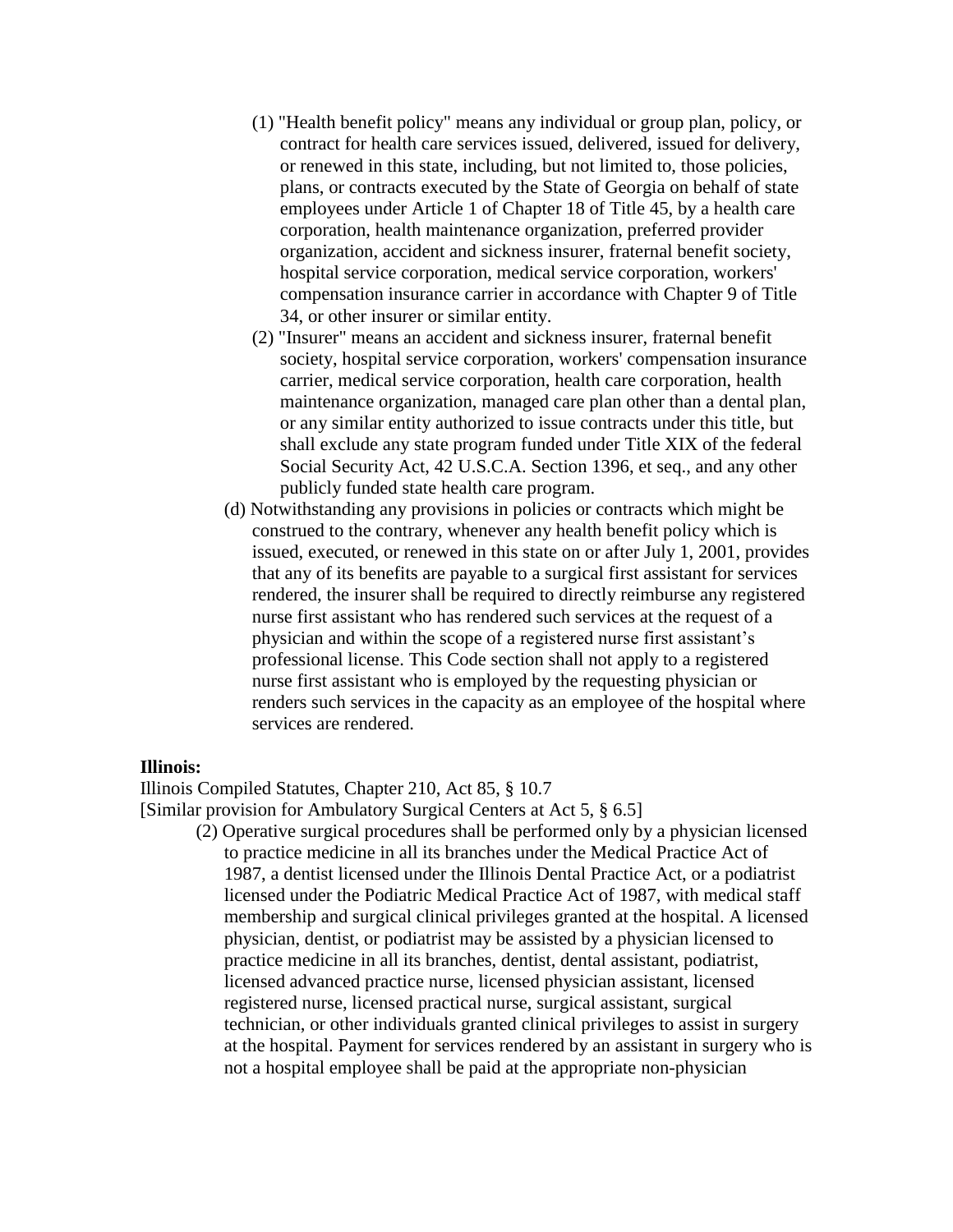modifier rate if the payor would have made payment had the same services been provided by a physician.

## **Kentucky:**

Kentucky Revised Statutes, Title XXV, Chapter 304, Subtitle 17A, §304.17A-146 Notwithstanding any provision of law, a health plan issued or renewed on or after July 15, 2000, that provides coverage for surgical first assisting benefits or services shall be construed as providing coverage for a registered nurse first assistant who performs services that are within the scope of practice of the registered nurse first assistant.

## **Louisiana:**

Louisiana Revised Statutes, Title 22, Chapter 1, Part 5, § 215.24

A. Any hospital, health, or medical expense insurance policy, hospital or medical service contract, employee welfare benefit plan, health maintenance organization subscriber agreement, health and accident insurance policy, or any other insurance contract of this type, including a group insurance plan and a self-insurance plan that provides medical and surgical benefits which are delivered, issued for delivery, or renewed in this state on or after January 1, 2004, shall not deny coverage of perioperative services rendered by a registered nurse first assistant if the insurer covers the same such first assistant perioperative services when they are rendered by an advanced practice nurse, a physician assistant, or a physician other than the operating surgeon. Payments to RNFAs for such services shall be subject to the same credentialing and contracting requirements that apply to other health care providers paid for such services.

#### **Maine:**

Maine Revised Statutes, Title 24, Chapter 19, Subchapter I, § 2332-L

**3. Required coverage for services.** Notwithstanding any other provisions of this chapter, a nonprofit hospital and medical service organization that issues Individual and group health care contracts that provide coverage for surgical first assisting benefits or services shall provide coverage and payment under those contracts to a registered nurse first assistant who performs services that are within the scope of a registered nurse first assistant's qualifications. The provisions of this subsection apply only if reimbursement for an assisting physician would be covered and a registered nurse first assistant who performed those services is used as a substitute.

### **Maryland:**

Code of Maryland, Title 15, Subtitle 7, § 15-701

(2) Notwithstanding any other provision of a policy, contract, or certificate subject to this subsection, if the policy, contract, or certificate provides for reimbursement for a service that is within the lawful scope of practice of a health care provider licensed under the Health Occupations Article, the insured or any other person covered by or entitled to reimbursement under the policy, contract, or certificate is entitled to reimbursement for the service.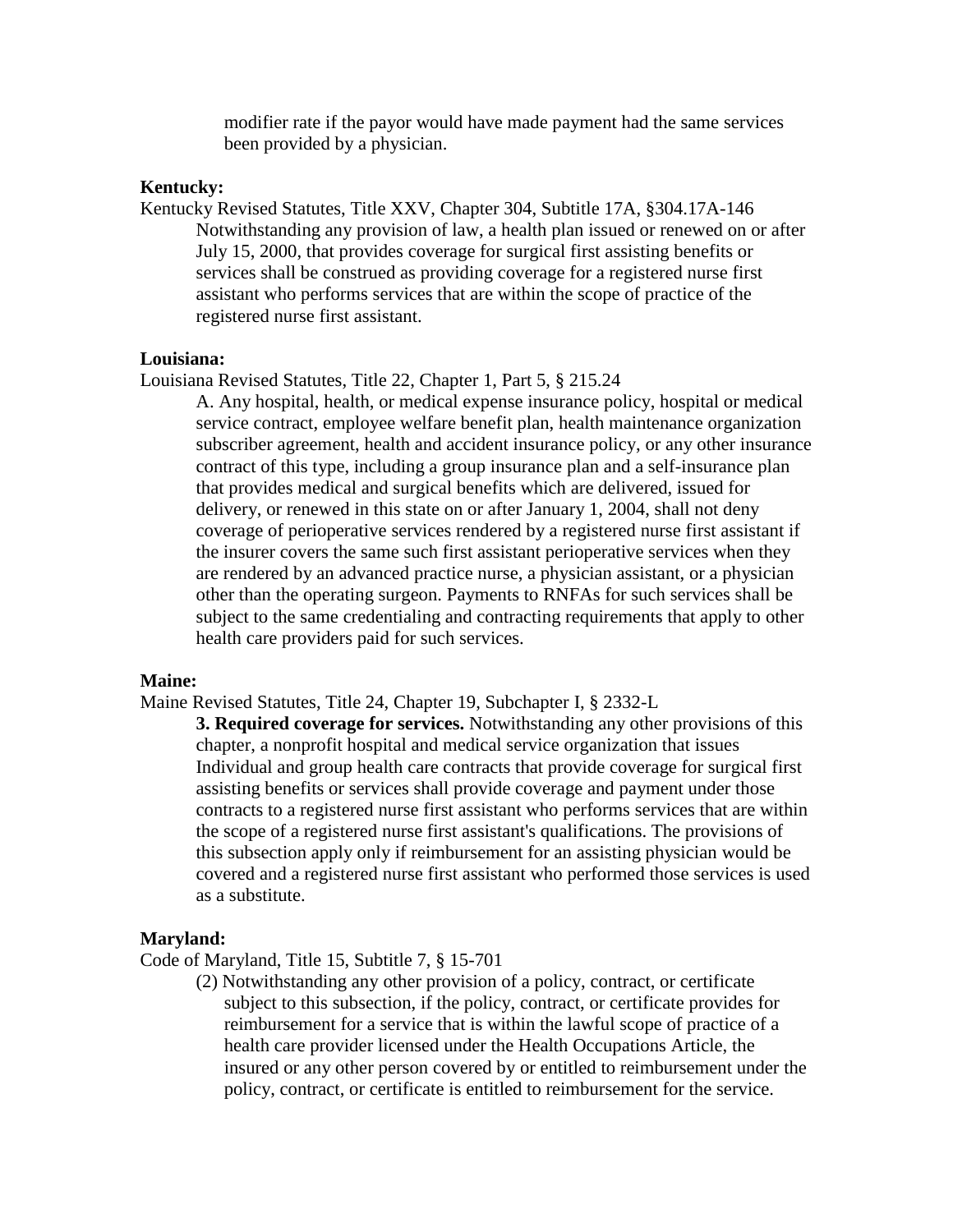# **Minnesota:**

Minnesota Statutes, Chapter 62A, § 62A.3092

**Subd. 2. Requirement.** Coverage described in subdivision 1 that provides for payment for surgical first assisting benefits or services shall be construed as providing for payment for a registered nurse who performs first assistant functions and services that are within the scope of practice of a registered nurse.

# **Montana:**

- Montana Code Annotated, Title 33, Chapter 22, Part 1 §33-22-114 (eff. July 1, 2011) Coverage required for services provided by physician assistants, advanced practice registered nurses, and registered nurse first assistants. An insurer, a health service corporation, or any employee health and welfare fund that provides accident or health insurance benefits to residents of this state shall provide, in group and individual insurance contracts, coverage as well as payment or reimbursement for health services provided by:
	- (1) A physician assistant as normally covered by contracts for services supplied by a physician if health care services that the physician assistant is approved to perform are covered by the contract;
	- (2) An advanced practice registered nurse, defined in 37-8-102, as normally covered by contracts for services supplied by a physician or a physician assistant if health care services that the advanced practice registered nurse is approved to perform are covered by the contract; and
	- (3) A registered nurse first assistant, licensed under Title 37, chapter 8, as normally covered by contracts for surgical services supplied by a physician, a physician assistant, or an advanced practice registered nurse if surgical services that the registered nurse first assistant is approved to perform are covered by the contract.

# **New Jersey:**

13:35-4.1 Major surgery; qualified first assistant

- (a) A major surgical procedure is one with a substantial hazard to the life, health or welfare of a patient. By way of example, but not limitation, a major surgical procedure includes:
	- (1) A procedure in which an opening is made into any of the three major body cavities (abdomen, chest or head), exclusive of Endoscopic approaches which explore existing channels and involve no transverse of a body wall (for example, bronchoscopy, colonoscopy) or are exclusively diagnostic (for example, laparoscopy, colposcopy). With respect to non-diagnostic Endoscopic procedures requiring the transverse of a body wall, a duly qualified first assistant shall be immediately available in the operating suite;
	- (2) A procedure performing a major amputation;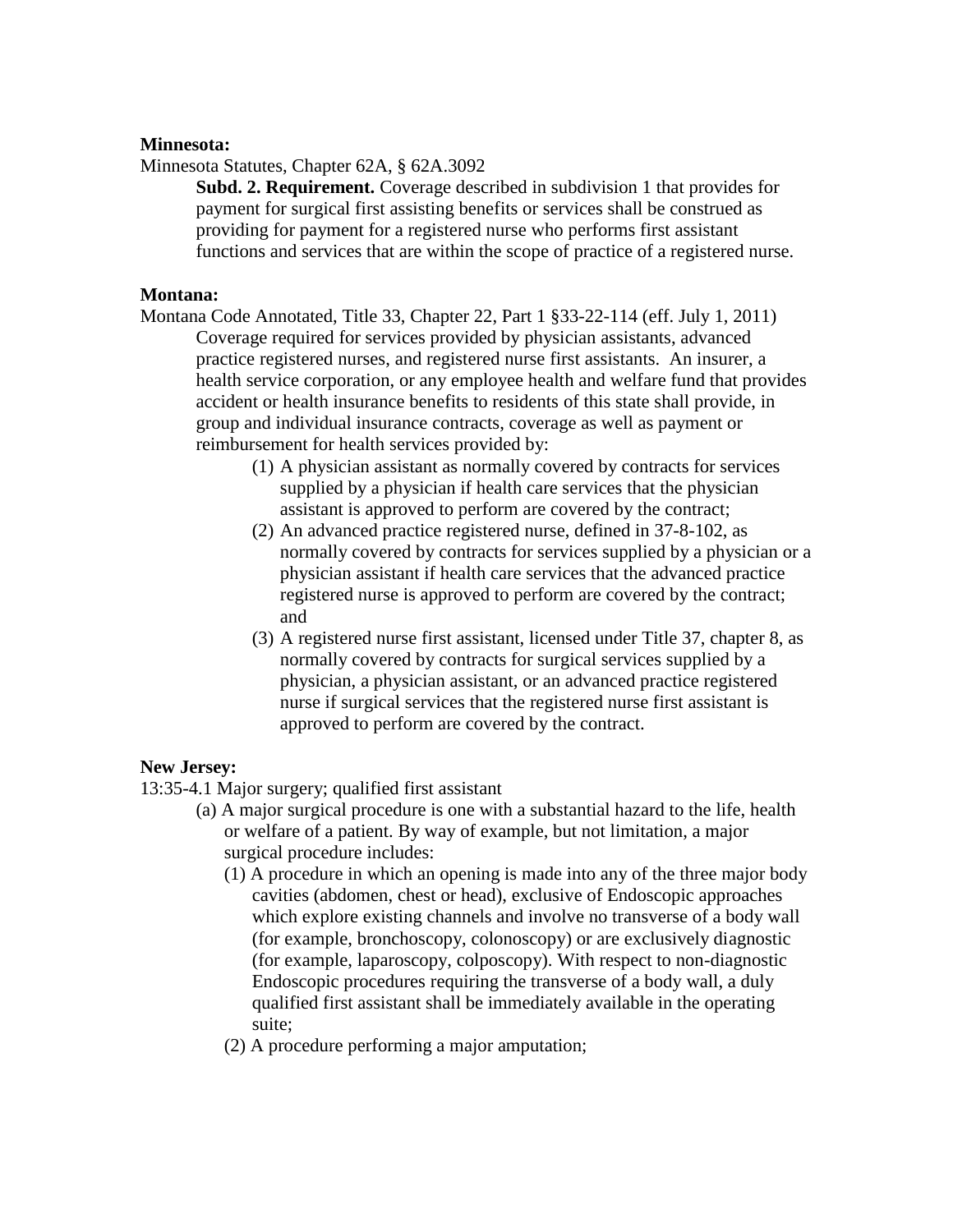- (3) A procedure performed where the locality, the condition, the difficulty or the length of time required to operate would constitute a direct hazard to the life of the patient.
- (b) A major surgical procedure shall be performed by a duly qualified surgeon with a duly qualified assisting physician who may be a duly qualified resident in or rotating through a training program approved by the Accreditation Council on Graduate Medical Education or the American Osteopathic Association.
- (c) In addition to those individuals listed in (b) above who may act as qualified first assistants, in a health care facility licensed by the Department of health, a duly qualified registered nurse first assistant (RNFA) or a duly qualified physician assistant may so act.
- (d) A duly qualified surgeon, duly qualified assistant physician, duly qualified resident, duly qualified registered nurse first assistant or duly qualified physician assistant shall be determined by the hospital credentials committee in conjunction with the chairman or chief of the appropriate committee in conjunction with the chairman or chief of the appropriate department or division consistent with the requirements of law or applicable rule.
- (e) It shall be the responsibility of each medical staff to promulgate appropriate rules to fully and carefully implement the requirements of (b), (c), and (d) above by determining which procedures shall be considered major surgery in accordance with (a) above, and determining the credentials of each individual qualified to act as first assistant for any given major surgical procedure. The medical staff and hospital board of trustees shall assure compliance by the individual first assistants with this rule of the Board and the rules of the hospital or other facility licensed by the Department of health.
- (f) In all instances in which a registered nurse first assistant or a physician assistant may act as first assistant pursuant to (c) above, the operation surgeon shall have discretion to determine whether to utilize such an individual as a first assistant, despite the fact that they are permitted to so act pursuant to this rule.
- $(g)$  In the event of incapacity or unavailability of the operating surgeon during a major surgical procedure, the functions of a first assistant who is not a physician shall be limited to maintaining the status of the patient while a substitute operating surgeon is summoned, except in matters of dire emergency. "Dire emergency" shall include only those circumstances posing a significant risk of imminent death or serious bodily injury to the patient, such as uncontrolled bleeding.

See also [http://www.state.nj.us/dobi/bulletins/blt05\\_17.pdf](http://www.state.nj.us/dobi/bulletins/blt05_17.pdf)

## **Oregon:**

HB3329 – Enacted 7/22/05

An insurer offering a health insurance policy that provides coverage for hospital, medical, or surgical expenses, other than coverage limited to expenses from accidents or specific diseases, shall provide payment or reimbursement for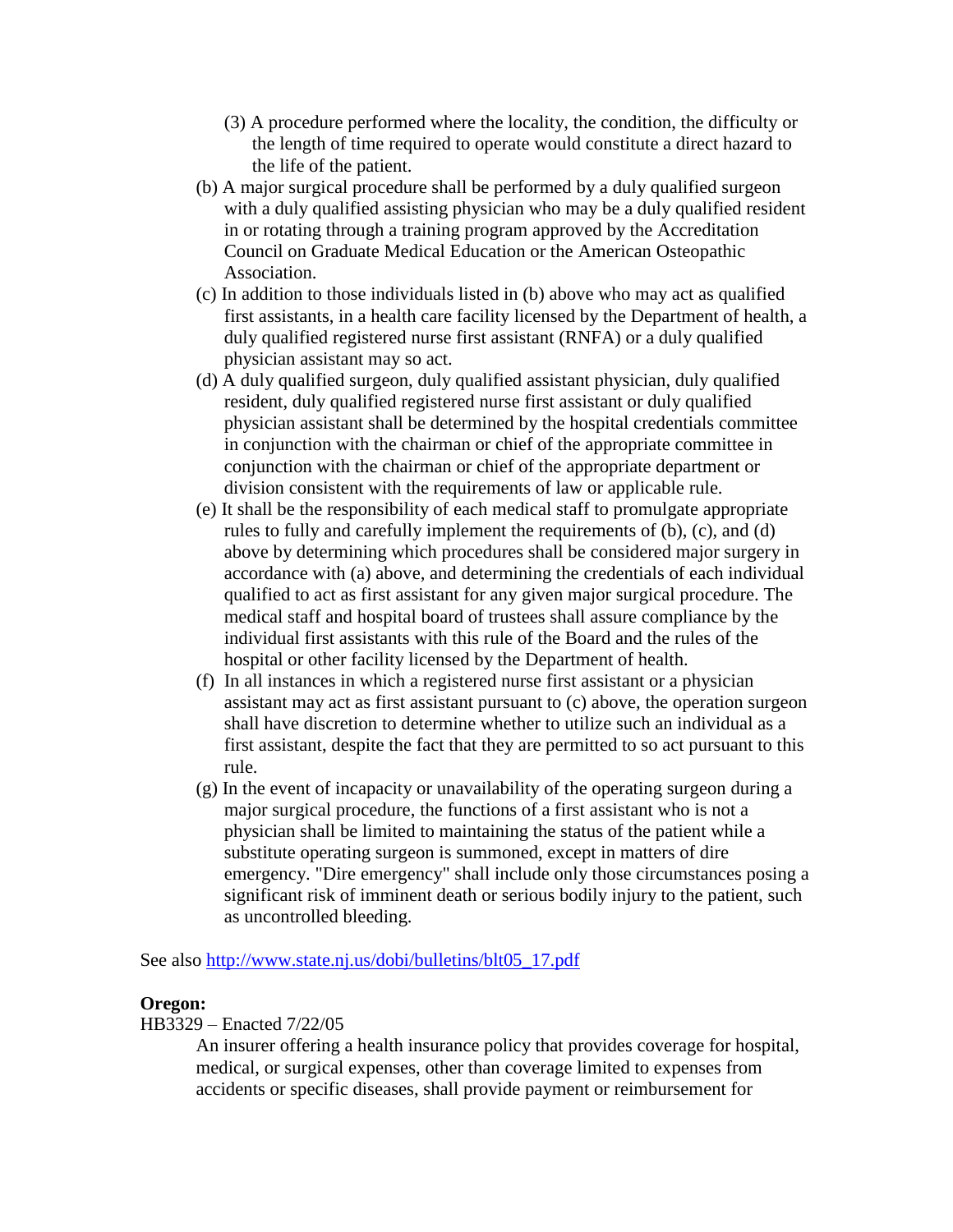professional services performed by a registered nurse whose certification as a registered nurse first assistant has been recognized by the Oregon State Board of Nursing under Section 5 of this 2005 Act.

# **Rhode Island:**

General Laws of Rhode Island, Title 27, Chapter 18, § 27-18-48.1 (Accidents and Sickness Insurance Policies)

[Very similar provisions for nonprofit hospitals, nonprofit medical corporations, and HMOs found at: § 27-19-40.1, § 27-20-35.1, and § 27-41-49.1 respectively]

- (a) Every individual or group hospital or medical services plan contract delivered, issued or renewed by an insurer or nonprofit health service corporation which provides benefits to individual subscribers and members within the state, or to all group members having a principal place of employment within the state, shall provide benefits for services rendered by a registered nurse first assistant designated as a registered nurse first assistant provided, however, that the following conditions are met:
	- (1) The registered nurse first assistant provides certain health care services under the supervision of a licensed physician; is currently licensed as a registered nurse in Rhode Island; has successfully completed a course in preparing the registered nurse as a first assistant in accordance with the Association of Operating Room Nurses core curriculum guide for the registered nurse first assistant and includes a minimum of one academic year in a college or university with didactic instruction and clinical internship programs; and is certified in perioperative nursing by the Certification Board Perioperative Nursing (minimum of two years perioperative experience);
	- (2) The policy or contract currently provides benefits for identical services rendered by a provider of health care licensed by the state; and
	- (3) The registered nurse first assistant is not a salaried employee of the licensed hospital or facility for which the accident and sickness insurer has an alternative contractual relationship to fund the services of a registered nurse first assistant.
- (b) It shall remain within the sole discretion of the accident and sicknesses insurer as to which registered nurse first assistant it shall contract with. Reimbursement shall be provided according to the respective principles and policies of the health maintenance organization; provided, however, that no accident and sicknesses insurer may be required to provide direct reimbursement, or pay for duplicative services actually rendered by a registered nurse first assistant and any other health care provider. Nothing contained in this section shall preclude the health maintenance organization from conducting managed care, medical necessity or utilization review.
- (c) This section shall not apply to insurance coverage providing benefits for: (1) hospital confinement indemnity; (2) disability income; (3) accident only; (4) long term care; (5) Medicare supplement; (6) limited benefit health; (7) specified disease indemnity; (8) sickness or bodily injury or death by accident or both; and (9) other limited benefit policies.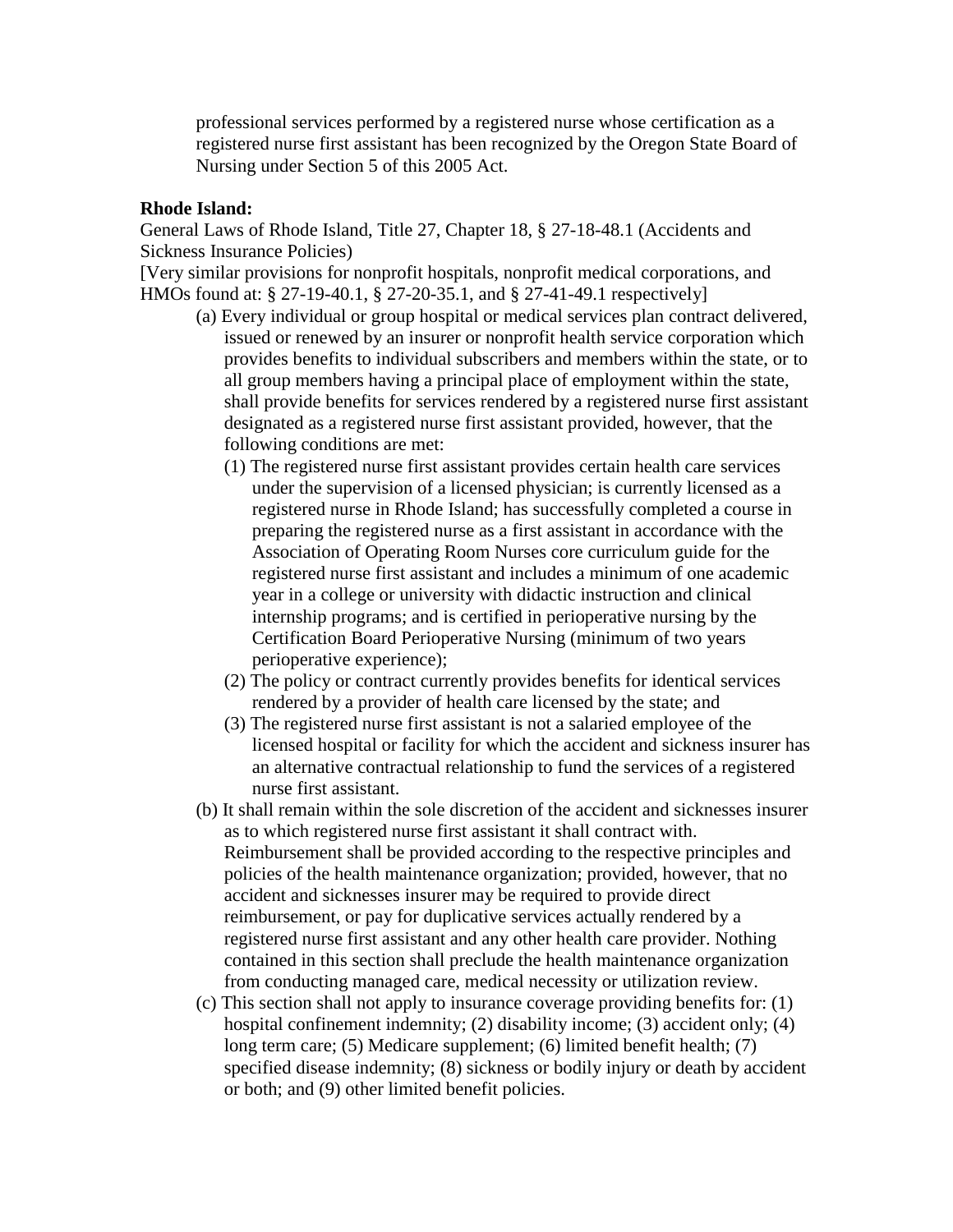# **Texas:**

Texas Statutes and Code, Insurance Code:

Title 6, Subtitle C, Chapter 843, Subchapter I, § 843.3045 – A health maintenance organization may not refuse to contract with a nurse first assistant, as defined by Section 301.1525, Occupations Code, to be included in the provider's network or refuse to reimburse the nurse first assistant for a covered service that a physician has requested the nurse first assistant to perform.

[Similar provision at § 1301.201 for preferred providers]

§ 1451.104. Nondiscriminatory payment or Reimbursement; Exception

## Texas Statutes and Code, Labor Code

Title 5, Subtitle A, Chapter 408, Subchapter B, § 408.029 – § 1451.104. NONDISCRIMINATORY PAYMENT OR REIMBURSEMENT; EXCEPTION.

- (a) An insurer may not classify, differentiate, or discriminate between scheduled services or procedures provided by a health care practitioner selected under this subchapter and performed in the scope of that practitioner's license and the same services or procedures provided by another type of health care practitioner whose services or procedures are covered by a health insurance policy, in regard to:
	- (1) the payment schedule or payment provisions of the policy; or
	- (2) the amount or manner of payment or reimbursement under the policy.
- (b) An insurer may not deny payment or reimbursement for services or procedures in accordance with the policy payment schedule or payment provisions solely because the services or procedures were performed by a health care practitioner selected under this subchapter.
- (c) Notwithstanding Subsection (a), a health insurance policy may provide for a different amount of payment or reimbursement for scheduled services or procedures performed by an advanced practice nurse, nurse first assistant, licensed surgical assistant, or physician assistant if the methodology used to compute the amount is the same as the methodology used to compute the amount of payment or reimbursement when the services or procedures are provided by a physician. Added by Acts 2003, 78th Leg., ch. 1274, § 3, eff. April 1, 2005.

## **Washington:**

Revised Code of Washington, Title 48, Chapter 48.41, § 48.41.110

(3) The health insurance policy issued by the pool shall pay only reasonable amounts for medically necessary eligible health care services rendered or furnished for the diagnosis or treatment of illnesses, injuries, and conditions which are not otherwise limited or excluded. Eligible expenses are the reasonable amounts for the health care services and items for which benefits are extended under the pool policy. Such benefits shall at minimum include, but not be limited to, the following services or related items: